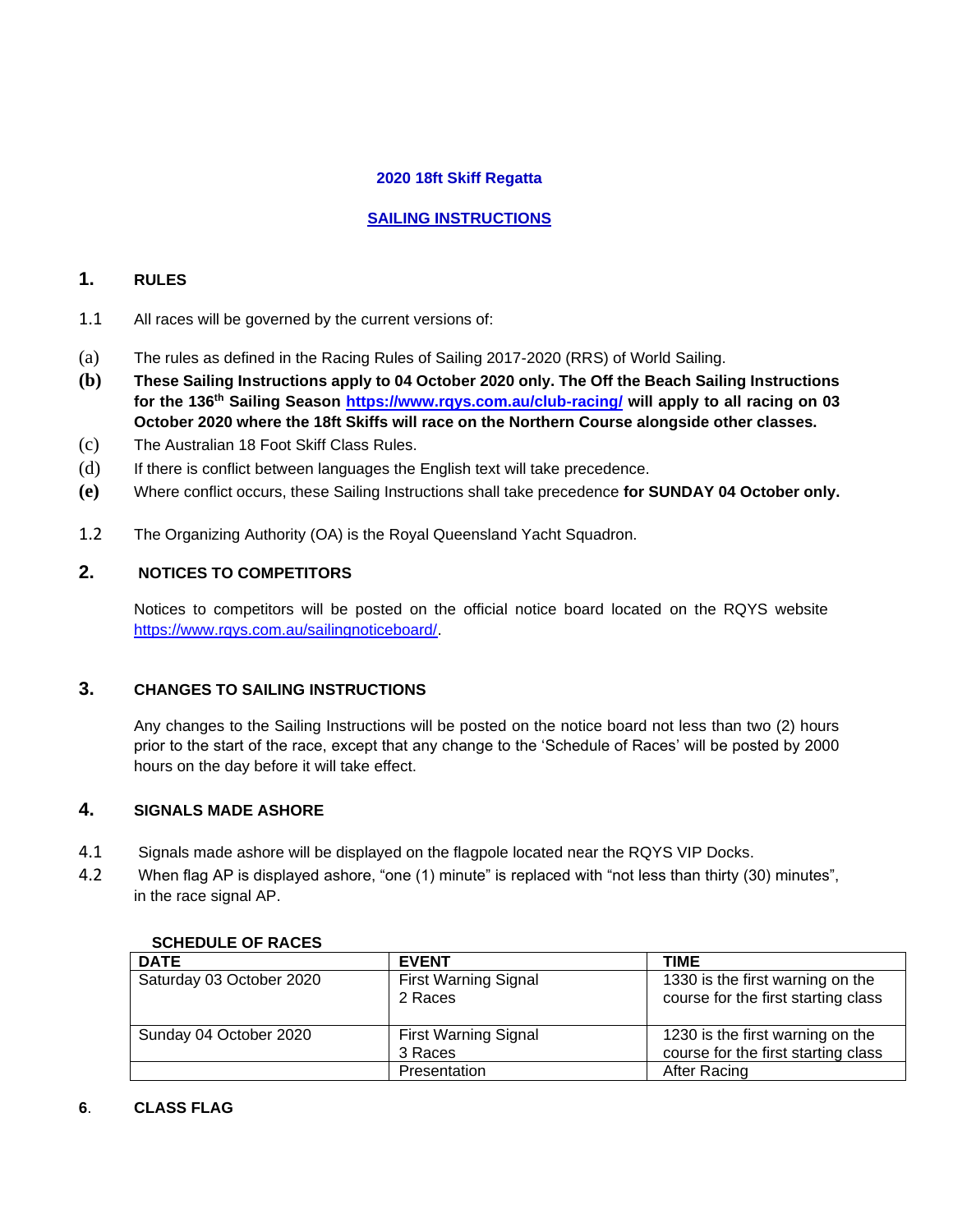The class flag will be a white flag with a black moth insignia.

## **7. COURSES**

- 7.1 The courses are listed on 'Appendix A' and include the laid rounding marks.
- 7.2 Not later than the warning signal, the race committee start boat will display the course number to be sailed as described in 'Appendix A'.

#### **8. MARKS**

8.1 All marks will be described in Appendix A

#### **9. THE START**

- 9.1 The starting line will be between the flag mast of the Committee Vessel and the port end start pin mark.
- 9.2 Races shall be started as per RRS 26.

#### **10. RECALLS**

- 10.1 Individual Recalls shall be made in accordance with RRS 29.1, with the exception that a time limit of ten (10) minutes applies for the restart.
- 10.2 General Recalls shall be made in accordance with RRS 29.2.

After a general Recall, RRS 30.3 may apply to all subsequent starts.

10.3 Boats not starting within 10 minutes of the starting signal will be scored Did Not Start (DNS) without a hearing. Amends APPENDIX A4 and A5.

#### **11. THE FINISH**

The finishing line will be between the flag mast of the committee vessel and the port side finish pin.

#### **12. PENALTY SYSTEM**

A one (1) turn penalty including one tack and one gybe applies for a breach of a *rule* of RRS Part 2. Amends RRS 44.1 and 44.2.

## **13. TIME LIMIT**

The time limit will be one (1) hour except boats not finishing within fifteen (15) minutes of the first boat will be scored Did Not Finish without a hearing.

Amends RRS 35, A4 and A5.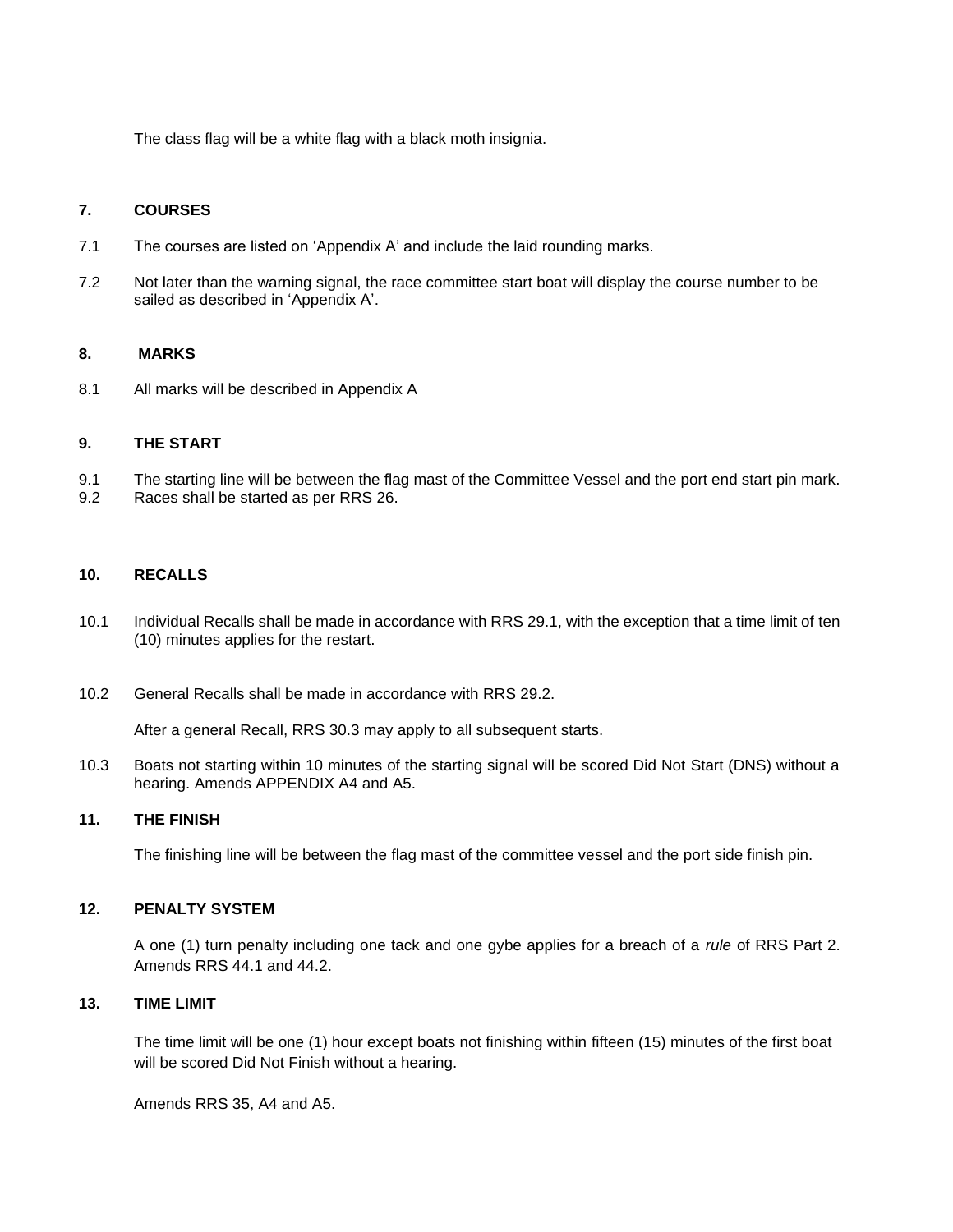### **14. POINTSCORE**

The Low-Point System as described in RRS Appendix A as modified below will apply. RRS A9 Race Scores in a series longer than a Regatta replaces RRS A4.2 Up to five (5) races are scheduled of which two (2) races are required to be completed to constitute a series.

## **15. PROTESTS**

Protest forms are available at the race office and shall be lodged in writing at the race office. The protest time limit shall be 60 minutes after the last boat has finished the last race of the day.

An arbitration meeting in accordance with Appendix T may be held prior to a protest hearing for an incident resulting in a protest by a boat involving one or more rules of Part 2 or rule 31.

## **16. REPLACEMENT OF CREW OR EQUIPMENT**

- 16.1 Substitution of competitors will not be allowed unless approved by the Race Committee. Requests for substitution shall be made in writing to the Race Committee one hour prior to the scheduled race start time.
- 16.2 Substitution of damaged or lost equipment will not be allowed unless approved by the Race Committee. Requests for substitution shall be made in writing to the Race Committee at least one hour prior to the scheduled race start time.

In the event of a damaged sail within the one hour prior to a race, a replacement sail may be used without consent of the race committee but both the signed in and replacement must be presented to the race committee with a written declaration within one (1) hour of the last boat finishing the last race of the day.

## **17. RACE HEADQUARTERS**

The Race Headquarters is the RQYS.

#### **18. INDEMNITY**

All those taking part in the regatta do so at their own risk and responsibility. The RQYS is not responsible for the seaworthiness of a boat whose entry is accepted or the sufficiency or adequacy of its equipment. Attention is drawn to Fundamental Rule 4 (RRS 2017-2020) Decision to Race, which states: "The responsibility for a boat's decision to participate in a race or to continue racing is hers alone".

### **19. SAFETY**

All skiffs shall carry a sharp knife capable of cutting high modulus fiber rope, sheathed and restrained and located on the port transom in such a way that it can be accessed with a one handed operation.

No items of apparel are to be worn over the trapeze harness.

## **20. INSURANCE**

Boats shall have adequate current Third Party Property Liability insurance cover and Third Party Personal Liability insurance cover of not less than \$10,000,000 (ten million) for each separate incident.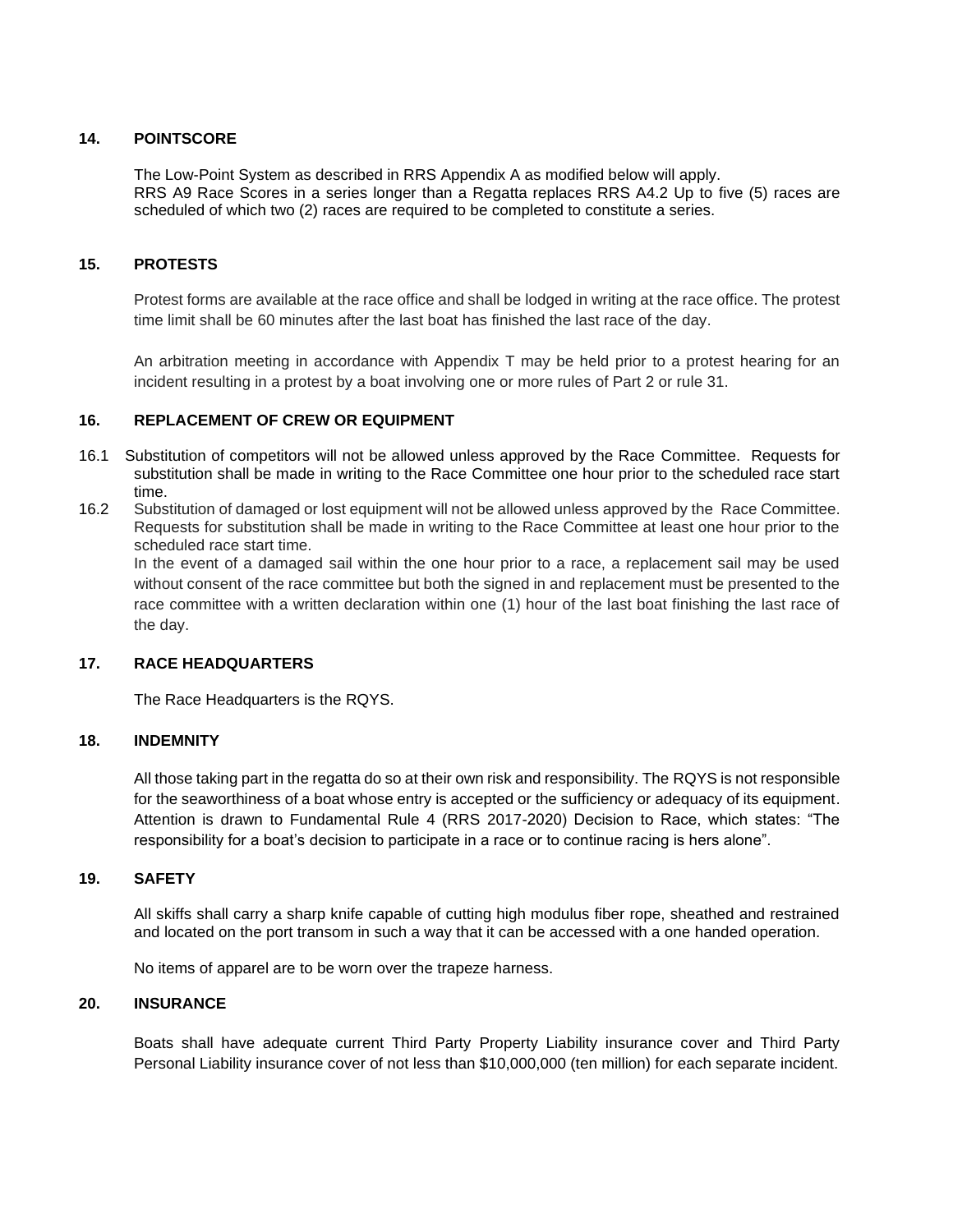# Appendix A – Courses

Marks 1, 4s/4p: Orange Inflatables Marks 2 & 3: Purple Inflatables Mark 1a, Start & Finish Pin: Orange Inflatables Mark 5: Yellow Inflatable

# **Saturday**

Course L2: Start - 5 - 4s/4p - 5 - Finish Course L3: Start - 5 - 4s/4p - 5 - 4s/4p - 5 - Finish